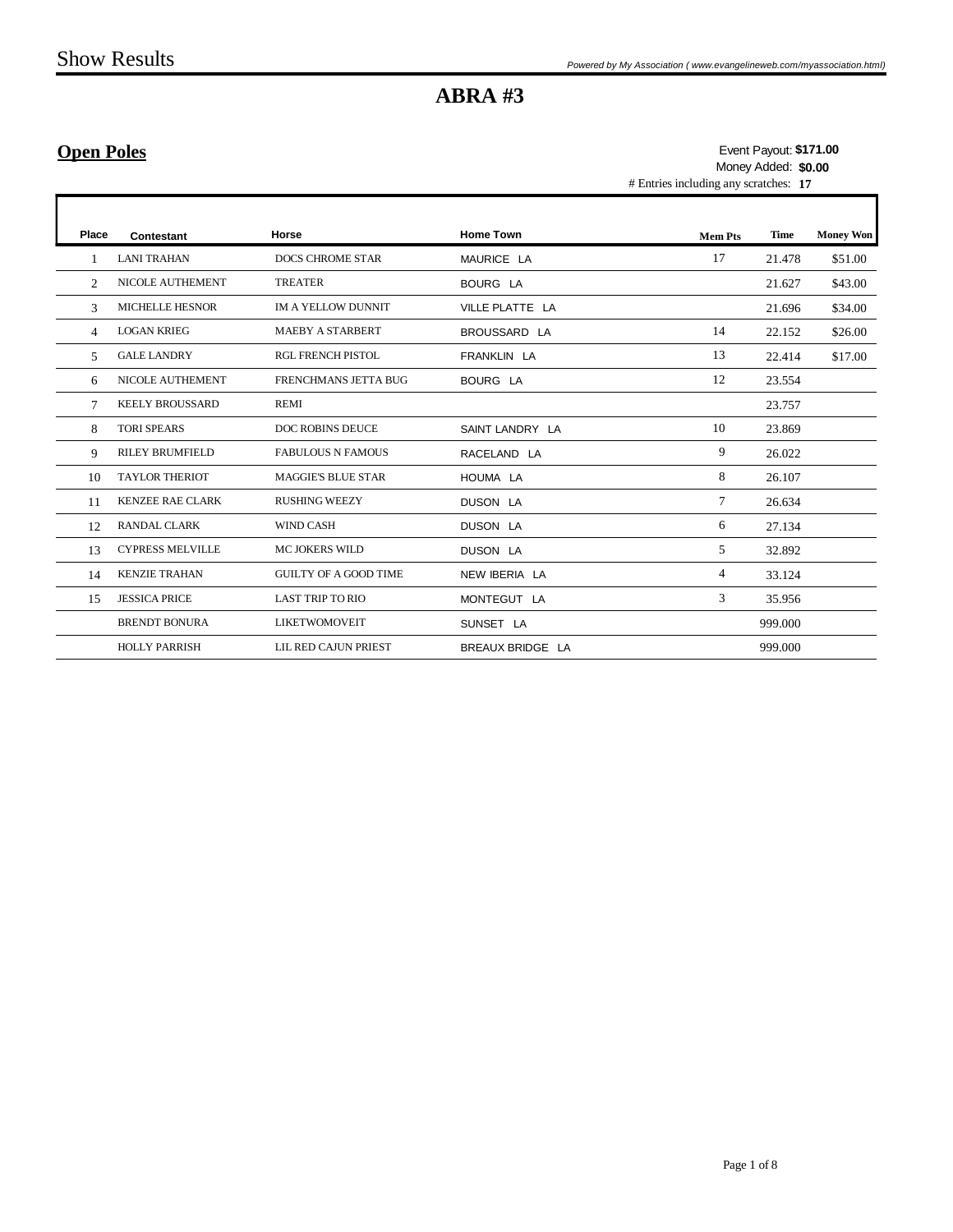## **13 and Under Poles**

# Entries including any scratches: **19 \$96.00** Event Payout: Money Added: **\$0.00**

ī

| Place          | Contestant             | Horse                      | <b>Home Town</b> | <b>Mem Pts</b> | Time    | <b>Money Won</b> |
|----------------|------------------------|----------------------------|------------------|----------------|---------|------------------|
| $\mathbf{1}$   | <b>CARSON PRICE</b>    | <b>LUCKY TA BE FAMOUS</b>  | MONTEGUT LA      | 19             | 22.442  | \$29.00          |
| 2              | <b>ELLIE LINK</b>      | COWBOY (NR)                | MORROW LA        | 18             | 22.530  | \$24.00          |
| 3              | <b>LANEY PRICE</b>     | <b>CAJUN PACKIN LADY</b>   | MONTEGUT LA      | 17             | 22.977  | \$19.00          |
| $\overline{4}$ | <b>LYLA ARCENEAUX</b>  | <b>FLOWERS</b>             | LAROSE LA        | 16             | 23.329  | \$14.00          |
| 5              | <b>KEELY BROUSSARD</b> | <b>REMI</b>                |                  |                | 23.757  | \$10.00          |
| 6              | <b>CHLOE GUIDRY</b>    | TEA TIME AT SIX            | RAYNE LA         | 14             | 24.386  |                  |
| $\tau$         | <b>CHEYENNE GUIDRY</b> | <b>HICKORY WINDY</b>       | RAYNE LA         | 13             | 24.742  |                  |
| 8              | <b>ARIEL BRASSEAUX</b> | <b>TWO TIMIN TATE</b>      | DUSON LA         | 12             | 24.803  |                  |
| 9              | <b>RYLON ARMENTOR</b>  | <b>FIRE</b>                | NEW IBERIA LA    | 11             | 29.196  |                  |
| 10             | <b>ELLA ARCENEAUX</b>  | AJ                         | LAROSE LA        | 10             | 29.204  |                  |
| 11             | KHLOE CLARK            | <b>MC BIG SLICK</b>        | DUSON LA         | 9              | 29.840  |                  |
| 12             | <b>JALYN GIROIR</b>    | <b>WATCH NICKIES BABE</b>  | RACELAND LA      | 8              | 30.023  |                  |
| 13             | <b>OLIVIA BOURG</b>    | <b>COOSAMINT PATTY</b>     | RACELAND LA      | 7              | 32.050  |                  |
| 14             | <b>METTE BONURA</b>    | <b>KENOS KAHLUA</b>        | SUNSET LA        | 6              | 40.958  |                  |
| 15             | <b>REMME BROUSSARD</b> | <b>BULLSEYE</b>            | YOUNGSVILLE LA   | 5              | 43.437  |                  |
| 16             | <b>JALYN GIROIR</b>    | <b>SHES A ROCK N ROLEX</b> | RACELAND LA      |                | 45.919  |                  |
|                | <b>ADDISON KRIEG</b>   | <b>RAISE A BLUE EASY</b>   | BROUSSARD LA     |                | 999.000 |                  |
|                | <b>ADDISON KRIEG</b>   | SMOKEY (NR) THIBODAUX      | BROUSSARD LA     |                | 999.000 |                  |
|                | <b>ADDY ARCENEAUX</b>  | <b>AMIGO</b>               | LAROSE LA        |                | 999.000 |                  |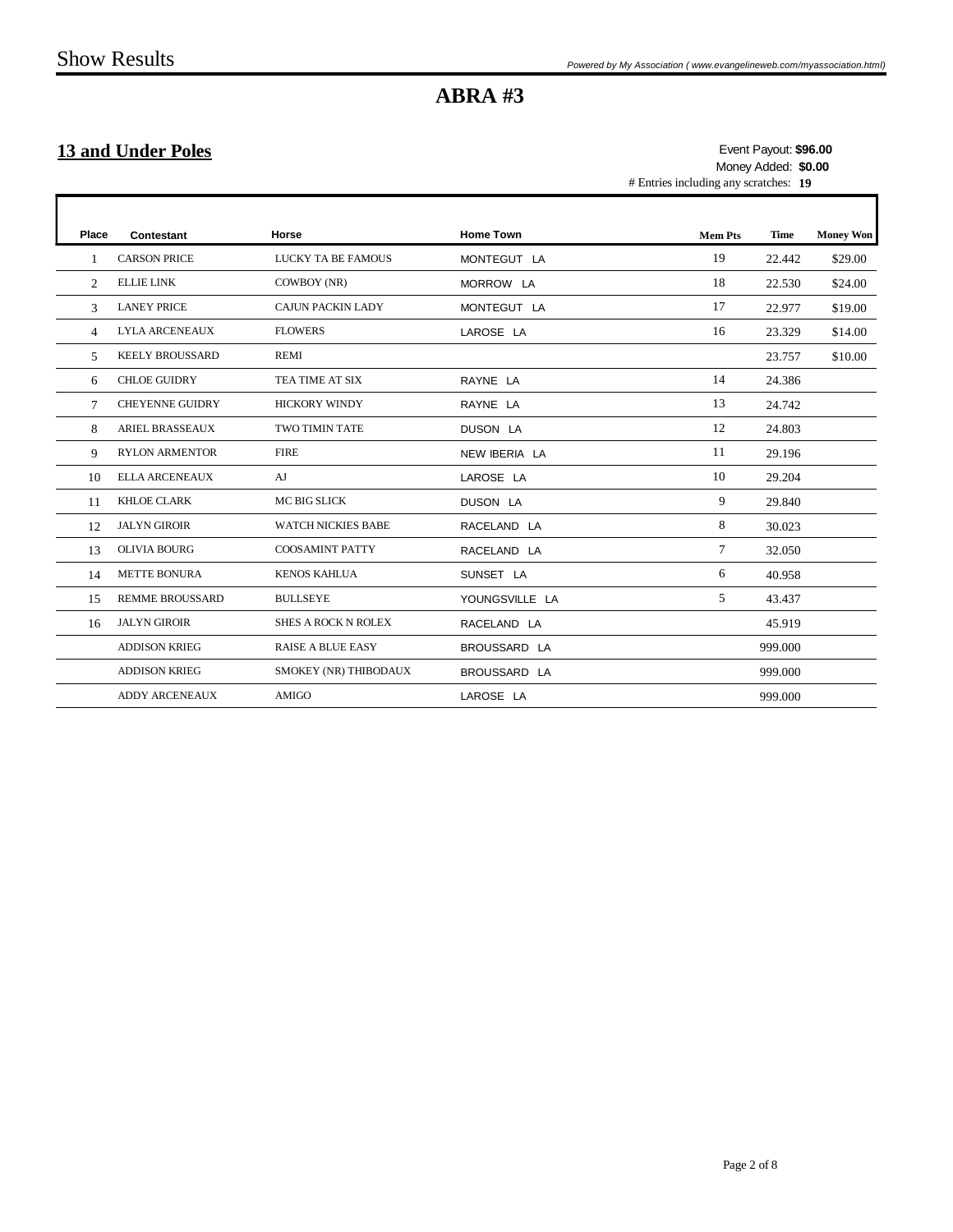## **Open 5D Barrels**

#### # Entries including any scratches: **62 \$1,163.00** Event Payout: Money Added: **\$0.00**

| 1D-Results     |                         |                                      |                   |             |                  |
|----------------|-------------------------|--------------------------------------|-------------------|-------------|------------------|
| Place          | Contestant              | Horse                                | <b>Home Town</b>  | <b>Time</b> | <b>Money Won</b> |
| 1              | <b>LOGAN KRIEG</b>      | <b>STARBERTS ELOISE</b>              | BROUSSARD LA      | 15.490      | \$256.00         |
| 2D-Results     |                         |                                      |                   |             |                  |
| Place          | Contestant              | Horse                                | <b>Home Town</b>  | <b>Time</b> | <b>Money Won</b> |
| 1              | <b>ELIZABETH RAY</b>    | <b>DOUBLE SHAWNE</b>                 |                   | 16.223      | \$122.00         |
| 2              | <b>LOGAN KRIEG</b>      | <b>MAEBY A STARBERT</b>              | BROUSSARD LA      | 16.235      | \$73.00          |
| 3              | <b>ADDISON KRIEG</b>    | <b>RAISE A BLUE EASY</b>             | BROUSSARD LA      | 16.296      | \$49.00          |
| 4              | <b>KELLY VIGE</b>       | MY SPECIAL FRECKLE                   | BROUSSARD LA      | 16.374      |                  |
| 5              | <b>RILEY BRUMFIELD</b>  | FIRST CLASS DAWSEN                   | RACELAND LA       | 16.422      |                  |
| 6              | SHAWN ARCENEAUX         | KING LEE PEPPY EK                    | BREAUX BRIDGE LA  | 16.461      |                  |
| 3D-Results     |                         |                                      |                   |             |                  |
| Place          | Contestant              | Horse                                | <b>Home Town</b>  | Time        | <b>Money Won</b> |
| 1              | <b>ARIEL BRASSEAUX</b>  | SPLASHMESOMETRADITION (APHA DUSON LA |                   | 16.624      | \$116.00         |
| 2              | <b>KENZIE TRAHAN</b>    | <b>GUILTY OF A GOOD TIME</b>         | NEW IBERIA LA     | 16.713      | \$70.00          |
| 3              | <b>MICHELLE HESNOR</b>  | <b>IM A YELLOW DUNNIT</b>            | VILLE PLATTE LA   | 16.815      | \$47.00          |
| $\overline{4}$ | <b>KELLY VIGE'</b>      | SUESHEMISSSAMMY                      | BROUSSARD LA      | 16.824      |                  |
| 5              | <b>TAMMY MANUEL</b>     | <b>CATS WESTERN GREYSTO</b>          | CHURCH POINT LA   | 16.832      |                  |
| 6              | <b>LANI TRAHAN</b>      | DOCS CHROME STAR                     | MAURICE LA        | 16.880      |                  |
| 7              | <b>GALE LANDRY</b>      | RGL FRENCH PISTOL                    | FRANKLIN LA       | 16.882      |                  |
| 4D-Results     |                         |                                      |                   |             |                  |
| Place          | Contestant              | Horse                                | <b>Home Town</b>  | Time        | <b>Money Won</b> |
| 1              | <b>SUSAN KRIEG</b>      | STARBERTS LITE LADY                  | BROUSSARD LA      | 17.029      | \$110.00         |
| 2              | <b>KRISTEN DOMINGUE</b> | <b>WATERS UP</b>                     | SCOTT LA          | 17.035      | \$66.00          |
| 3              | <b>MORGAN ZAMMIT</b>    | LOVE YA BABY GIRL                    | RAYNE LA          | 17.047      | \$44.00          |
| $\overline{4}$ | HANNAH LATIOLAIS        | PEPPYS PEPTO LENA                    | ST MARTINVILLE LA | 17.080      |                  |
| 5              | MADELINE ALLEMAND       | DUN SLICK FORMULA                    |                   | 17.136      |                  |
| 6              | ARIEL BRASSEAUX         | TWO TIMIN TATE                       | DUSON LA          | 17.191      |                  |
| 7              | <b>TORI SPEARS</b>      | DOC ROBINS DEUCE                     | SAINT LANDRY LA   | 17.236      |                  |
| 8              | TAMMY BRASSEAUX         | MISS SILVER GEORGIA                  | DUSON LA          | 17.242      |                  |
| 9              | <b>HOLLY PARRISH</b>    | <b>FOHR LADY RIVER</b>               | BREAUX BRIDGE LA  | 17.250      |                  |
| 10             | <b>JALYN GIROIR</b>     | WATCH NICKIES BABE                   | RACELAND LA       | 17.278      |                  |
| 11             | ADRIANNA COFFMAN        | <b>ROXY</b>                          | LECOMPTE LA       | 17.363      |                  |
| 5D-Results     |                         |                                      |                   |             |                  |
|                |                         | Horse                                | <b>Home Town</b>  | <b>Time</b> | <b>Money Won</b> |
| Place          | Contestant              |                                      |                   |             |                  |
| 1              | <b>CHLOE GUIDRY</b>     | TEA TIME AT SIX                      | RAYNE LA          | 17.500      | \$105.00         |
| 2              | <b>LOGAN KRIEG</b>      | STARBERTS LITE LADY                  | BROUSSARD LA      | 17.526      | \$63.00          |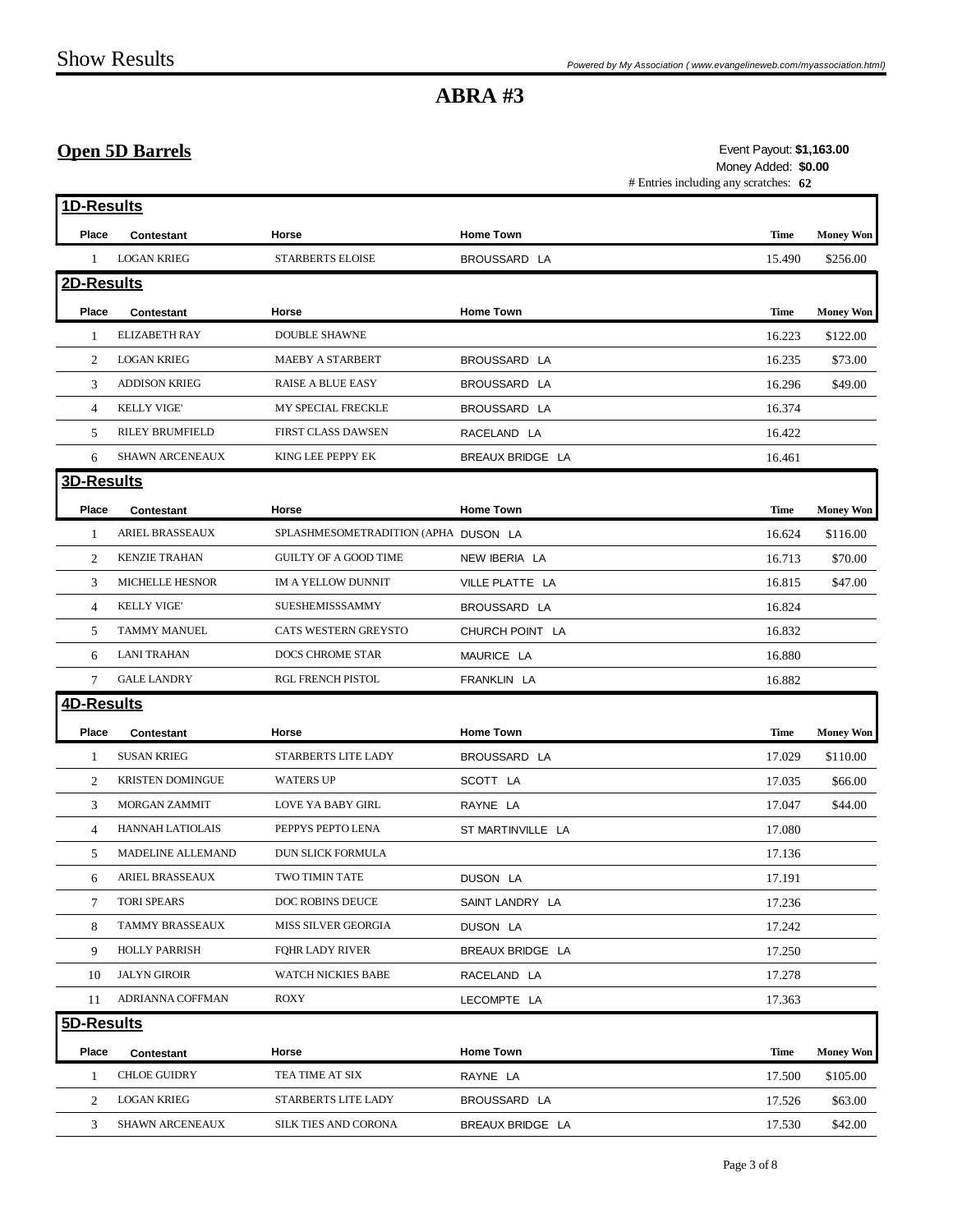| $\overline{4}$ | <b>CAMI RAY</b>           | YELLER (NR)                |                   | 17.556      |                  |
|----------------|---------------------------|----------------------------|-------------------|-------------|------------------|
| 5              | <b>MORGAN MCGREW</b>      | HORSEPLAYIN ACE            | PORT ALLEN LA     | 17.615      |                  |
| 6              | <b>KEELY BROUSSARD</b>    | REMI                       |                   | 17.632      |                  |
| 7              | <b>KRISTEN DOMINGUE</b>   | <b>RAMSEY</b>              | SCOTT LA          | 17.726      |                  |
| 8              | KYLE L. CARTIMIGLIA       | HAZEL (NR)                 | NEW IBERIA LA     | 17.810      |                  |
| 9              | <b>JESSICA PRICE</b>      | <b>LAST TRIP TO RIO</b>    | MONTEGUT LA       | 18.041      |                  |
| 10             | <b>LEXIE OWENS</b>        | <b>PUDDIN</b>              | NEW IBERIA LA     | 18.146      |                  |
| 11             | <b>MARIA VAUGHN</b>       | <b>SIR RUNAWAY FUN</b>     | RAYNE LA          | 18.219      |                  |
| 12             | <b>TAYLOR THERIOT</b>     | <b>MAGGIE'S BLUE STAR</b>  | HOUMA LA          | 18.285      |                  |
| 13             | <b>KRISTEN DOMINGUE</b>   | <b>SHAQ WAGON</b>          | SCOTT LA          | 18.334      |                  |
| 14             | <b>ASHLYN TEMPLET</b>     | <b>RANGER</b>              |                   | 18.384      |                  |
| 15             | <b>MARIA VAUGHN</b>       | <b>JUMPN SURE</b>          | RAYNE LA          | 18.604      |                  |
| 16             | <b>ELLIE LINK</b>         | COWBOY (NR)                | MORROW LA         | 18.787      |                  |
| 17             | <b>ALLI KIDDER</b>        | PISTOLS LITTLE CAT         | ARNAUDVILLE LA    | 18.964      |                  |
| 18             | <b>CADEE DAUTREUIL</b>    | NADIE (NR)                 | ARNAUDVILLE LA    | 19.258      |                  |
| 19             | <b>OLIVIA BOURG</b>       | <b>COOSAMINT PATTY</b>     | RACELAND LA       | 19.335      |                  |
| 20             | <b>CASSIE VICKNAIR</b>    | <b>GUNPOWDERSREQUEST</b>   | ST MARTINVILLE LA | 20.251      |                  |
| 21             | MADELINE ALLEMAND         | DH GREEDY VALENTINE        |                   | 21.048      |                  |
| 22             | <b>SARAH DEVLIN</b>       | DUALLY (NR) DOMANGUE       | SCOTT LA          | 26.378      |                  |
| 23             | <b>CASSIE VICKNAIR</b>    | <b>FLAMING FRENCHWOMAN</b> | ST MARTINVILLE LA | 27.520      |                  |
| 24             | <b>ASHLEE THOMPSON</b>    | <b>ANNIE</b>               | LAFAYETTE LA      | 32.141      |                  |
|                | <b>No Time-Results</b>    |                            |                   |             |                  |
| Place          | Contestant                | Horse                      | <b>Home Town</b>  | <b>Time</b> | <b>Money Won</b> |
|                | <b>OLIVIA KATE GUIDRY</b> | <b>TURNIN ON FAITH</b>     | DUSON LA          | 821.061     |                  |
|                | <b>KRISTEN DOMINGUE</b>   | <b>SKIPITIMBROKE</b>       | SCOTT LA          | 821.313     |                  |
|                | NICOLE AUTHEMENT          | FRENCHMANS JETTA BUG       | BOURG LA          | 821.942     |                  |
|                | <b>ADDISON KRIEG</b>      | SMOKEY (NR) THIBODAUX      | BROUSSARD LA      | 822.359     |                  |
|                | <b>CHEYENNE GUIDRY</b>    | <b>HICKORY WINDY</b>       | RAYNE LA          | 822.391     |                  |
|                | <b>KORI SCHEXNAYDER</b>   | <b>ANNIE</b>               | CHURCH POINT LA   | 824.101     |                  |
|                | KATHY DEHART              | <b>JOE GOSSIP</b>          | GIBSON LA         | 824.705     |                  |
|                | <b>BRENDT BONURA</b>      | LIKETWOMOVEIT              | SUNSET LA         | 826.197     |                  |
|                | <b>KYLIE TRAHAN</b>       | LDF ROYAL DRIFTER          | NEW IBERIA LA     | 827.520     |                  |
|                | <b>RILEY BRUMFIELD</b>    | <b>FABULOUS N FAMOUS</b>   | RACELAND LA       | 999.000     |                  |
|                | <b>ALYSON DOMINGUE</b>    | <b>HASHBROWN</b>           | SCOTT LA          | 999.000     |                  |
|                | <b>REMME BROUSSARD</b>    | <b>BULLSEYE</b>            | YOUNGSVILLE LA    | 999.000     |                  |
|                | <b>KRISTI JOHNSON</b>     | <b>EXPRESSMEYOURMONEY</b>  | CARENCRO LA       | 999.000     |                  |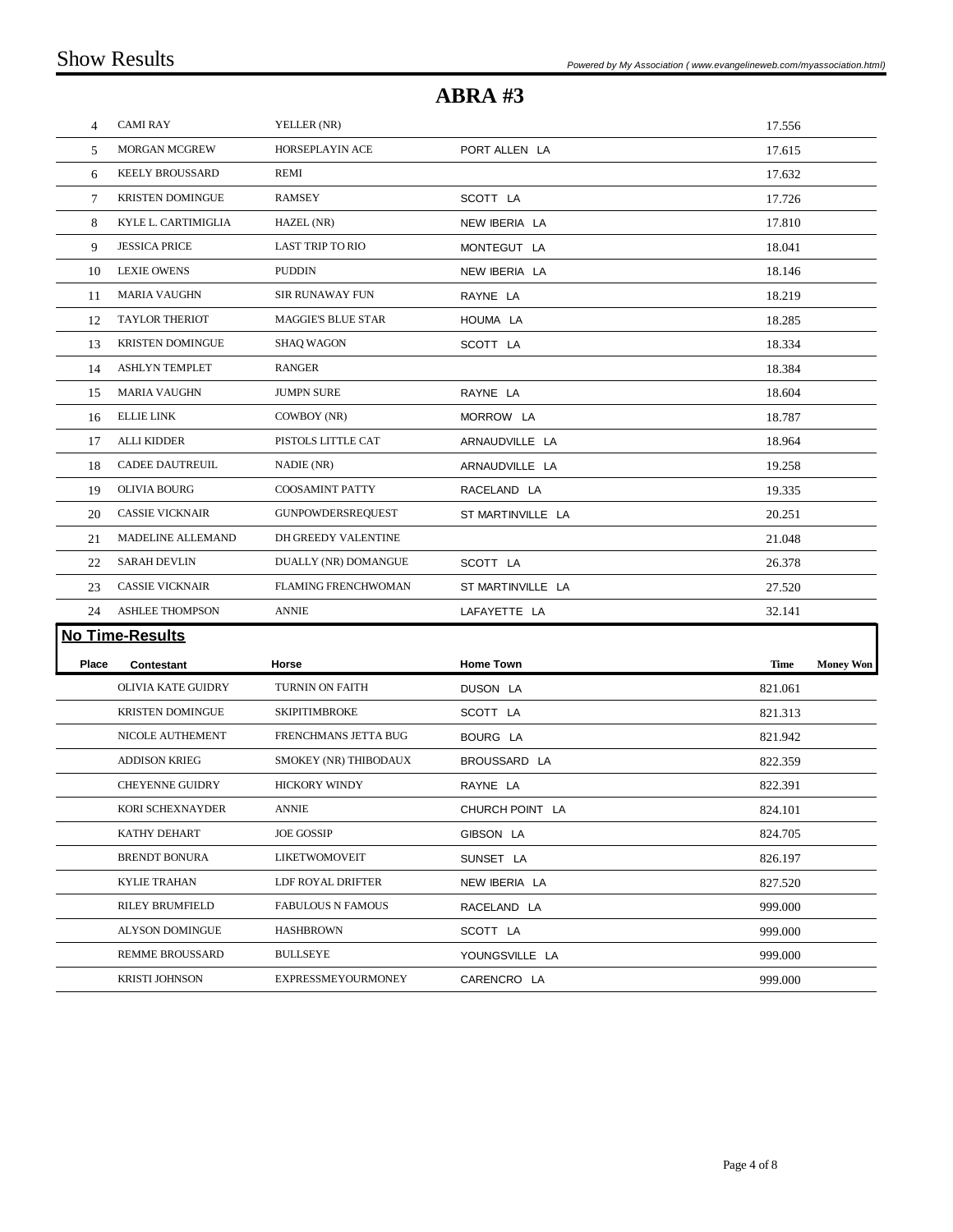## **12 and Under Barrels**

# Entries including any scratches: **18 \$91.00** Event Payout: Money Added: **\$0.00**

ī

| Place          | Contestant             | Horse                                | <b>Home Town</b> | <b>Mem Pts</b> | <b>Time</b> | <b>Money Won</b> |
|----------------|------------------------|--------------------------------------|------------------|----------------|-------------|------------------|
|                | <b>ADDISON KRIEG</b>   | <b>RAISE A BLUE EASY</b>             | BROUSSARD LA     | 18             | 16.296      | \$27.00          |
| $\mathfrak{D}$ | <b>ADDY ARCENEAUX</b>  | <b>AMIGO</b>                         | LAROSE LA        | 17             | 16.520      | \$23.00          |
| $\mathbf{3}$   | <b>ARIEL BRASSEAUX</b> | SPLASHMESOMETRADITION (APHA DUSON LA |                  | 16             | 16.624      | \$18.00          |
| 4              | <b>JALYN GIROIR</b>    | <b>WATCH NICKIES BABE</b>            | RACELAND LA      | 15             | 16.722      | \$14.00          |
| $\overline{5}$ | <b>CHLOE GUIDRY</b>    | TEA TIME AT SIX                      | RAYNE LA         | 14             | 17.500      | \$9.00           |
| 6              | <b>BRITTNEY TATE</b>   | <b>JEANNES POCO BUENO</b>            | PARKS LA         | 13             | 18.654      |                  |
| $\tau$         | <b>MADISON THERIOT</b> | RYE EZRA (NR)                        | CARENCRO LA      | 12             | 21.274      |                  |
| 8              | <b>ELLA ARCENEAUX</b>  | <b>GRUELLO</b>                       | LAROSE LA        | 11             | 21.432      |                  |
| 9              | <b>LYLA ARCENEAUX</b>  | <b>FLOWERS</b>                       | LAROSE LA        | 10             | 21.617      |                  |
| 10             | <b>CHEYENNE GUIDRY</b> | <b>HICKORY WINDY</b>                 | RAYNE LA         | 9              | 22.391      |                  |
| 11             | <b>BAILEE BOURQUE</b>  | PLAN TO TWIST                        | NEW IBERIA LA    | 8              | 22.417      |                  |
| 12             | <b>LANEY PRICE</b>     | <b>CAJUN PACKIN LADY</b>             | MONTEGUT LA      | 7              | 22.664      |                  |
| 13             | <b>ELLIE LINK</b>      | COWBOY (NR)                          | MORROW LA        | 6              | 22.914      |                  |
| 14             | <b>JALYN GIROIR</b>    | <b>SHES A ROCK N ROLEX</b>           | RACELAND LA      |                | 22.947      |                  |
| 15             | <b>SAGE BENJAMIN</b>   | <b>CHIEF</b>                         |                  | $\overline{4}$ | 23.597      |                  |
| 16             | <b>OLIVIA BOURG</b>    | <b>COOSAMINT PATTY</b>               | RACELAND LA      | 3              | 25.443      |                  |
| 17             | METTE BONURA           | <b>KENOS KAHLUA</b>                  | SUNSET LA        | $\overline{2}$ | 26.557      |                  |
|                | <b>REMME BROUSSARD</b> | <b>BULLSEYE</b>                      | YOUNGSVILLE LA   |                | 999.000     |                  |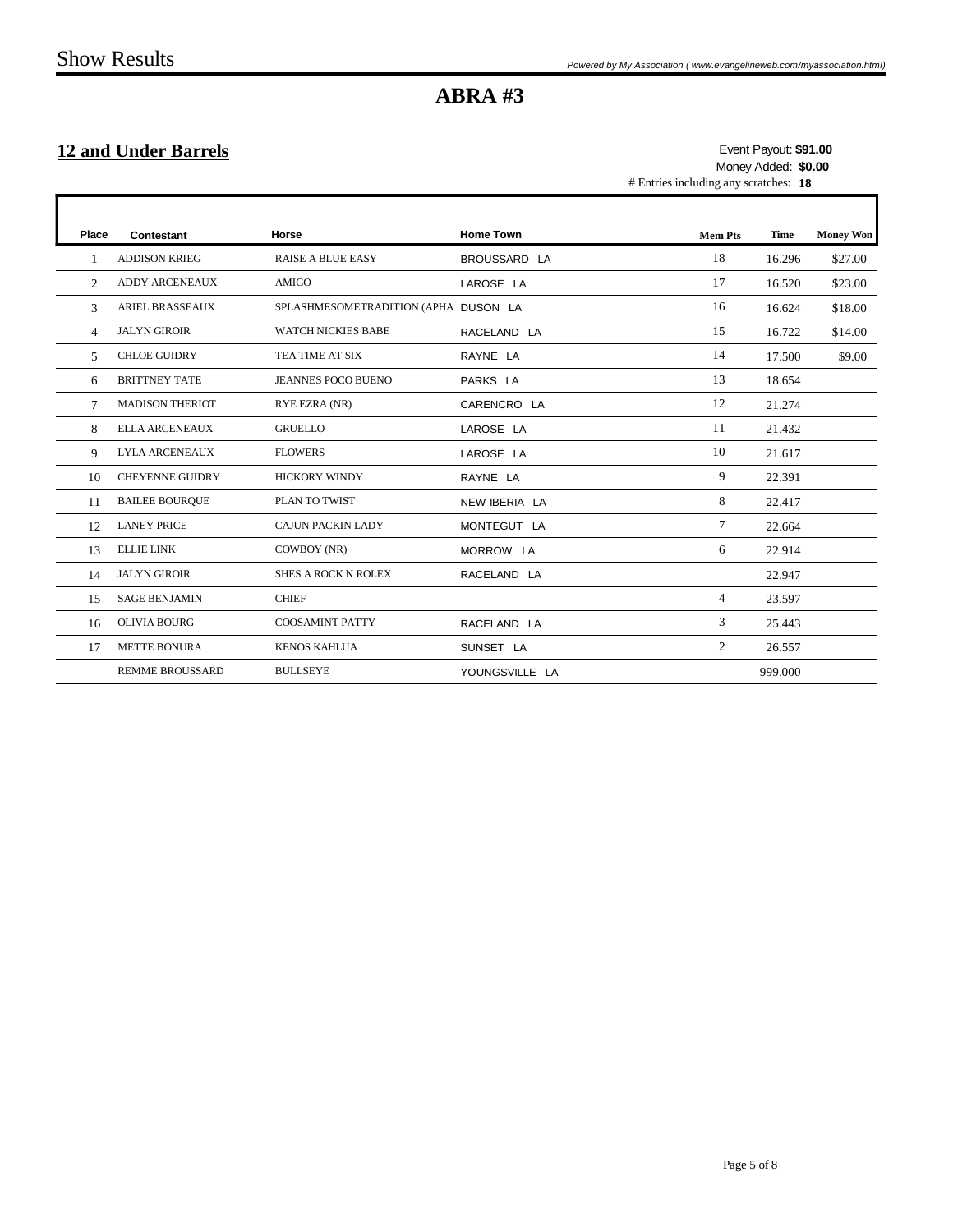Г

Г

## **ABRA #3**

## **13-18 Youth Barrels**

# Entries including any scratches: **13 \$130.00** Event Payout: Money Added: **\$0.00**

| Place | Contestant             | Horse                     | <b>Home Town</b> | <b>Mem Pts</b> | Time   | <b>Money Won</b> |
|-------|------------------------|---------------------------|------------------|----------------|--------|------------------|
|       | <b>LOGAN KRIEG</b>     | <b>STARBERTS ELOISE</b>   | BROUSSARD LA     | 13             | 15.490 | \$52.00          |
| 2     | <b>LOGAN KRIEG</b>     | <b>MAEBY A STARBERT</b>   | BROUSSARD LA     |                | 16.235 | \$39.00          |
| 3     | <b>MICHELLE HESNOR</b> | <b>IM A YELLOW DUNNIT</b> | VILLE PLATTE LA  |                | 16.815 | \$26.00          |
| 4     | <b>KELLY VIGE'</b>     | <b>SUESHEMISSSAMMY</b>    | BROUSSARD LA     | 10             | 16.824 | \$13.00          |
| 5     | <b>TORI SPEARS</b>     | <b>DOC ROBINS DEUCE</b>   | SAINT LANDRY LA  | 9              | 17.236 |                  |
| 6     | <b>RYLON ARMENTOR</b>  | <b>FIRE</b>               | NEW IBERIA LA    | 8              | 17.238 |                  |
| 7     | <b>CARSON PRICE</b>    | LUCKY TA BE FAMOUS        | MONTEGUT LA      | 7              | 17.518 |                  |
| 8     | <b>CAMI RAY</b>        | YELLER (NR)               |                  |                | 17.556 |                  |
| 9     | <b>KEELY BROUSSARD</b> | REMI                      |                  |                | 17.632 |                  |
| 10    | <b>LEXIE OWENS</b>     | <b>PUDDIN</b>             | NEW IBERIA LA    | 4              | 18.146 |                  |
| 11    | <b>TAYLOR THERIOT</b>  | <b>MAGGIE'S BLUE STAR</b> | HOUMA LA         | 3              | 18.285 |                  |
| 12    | <b>EMILY WARD</b>      | <b>BEAU</b>               | EUNICE LA        | $\mathfrak{2}$ | 20.967 |                  |
| 13    | MARCELLA QUIBODEAUX    | <b>HES CASH HAPPY</b>     | CHURCH POINT LA  |                | 22.050 |                  |

### **19-39 Young Adult Barrels**

#### **\$90.00** Event Payout: Money Added: **\$0.00**

# Entries including any scratches: **9**

| <b>Place</b>   | Contestant                | <b>Horse</b>             | <b>Home Town</b>  | <b>Mem Pts</b> | Time   | <b>Money Won</b> |
|----------------|---------------------------|--------------------------|-------------------|----------------|--------|------------------|
|                | <b>LANI TRAHAN</b>        | DOCS CHROME STAR         | MAURICE LA        | 9              | 16.880 | \$45.00          |
| $\mathfrak{D}$ | <b>MORGAN ZAMMIT</b>      | LOVE YA BABY GIRL        | RAYNE LA          | 8              | 17.047 | \$27.00          |
| $\mathcal{R}$  | <b>HANNAH LATIOLAIS</b>   | PEPPYS PEPTO LENA        | ST MARTINVILLE LA |                | 17.080 | \$18.00          |
| $\overline{4}$ | MADELINE ALLEMAND         | <b>DUN SLICK FORMULA</b> |                   | 6              | 17.136 |                  |
| 5              | <b>MORGAN MCGREW</b>      | <b>HORSEPLAYIN ACE</b>   | PORT ALLEN LA     | 5              | 17.615 |                  |
| 6              | <b>JESSICA PRICE</b>      | <b>LAST TRIP TO RIO</b>  | MONTEGUT LA       | 4              | 18.041 |                  |
|                | <b>OLIVIA KATE GUIDRY</b> | TURNIN ON FAITH          | <b>DUSON LA</b>   | 3              | 21.061 |                  |
| 8              | <b>KRISTEN DOMINGUE</b>   | <b>SKIPITIMBROKE</b>     | SCOTT LA          | 2              | 21.313 |                  |
| 9              | NICOLE AUTHEMENT          | FRENCHMANS JETTA BUG     | BOURG LA          |                | 21.942 |                  |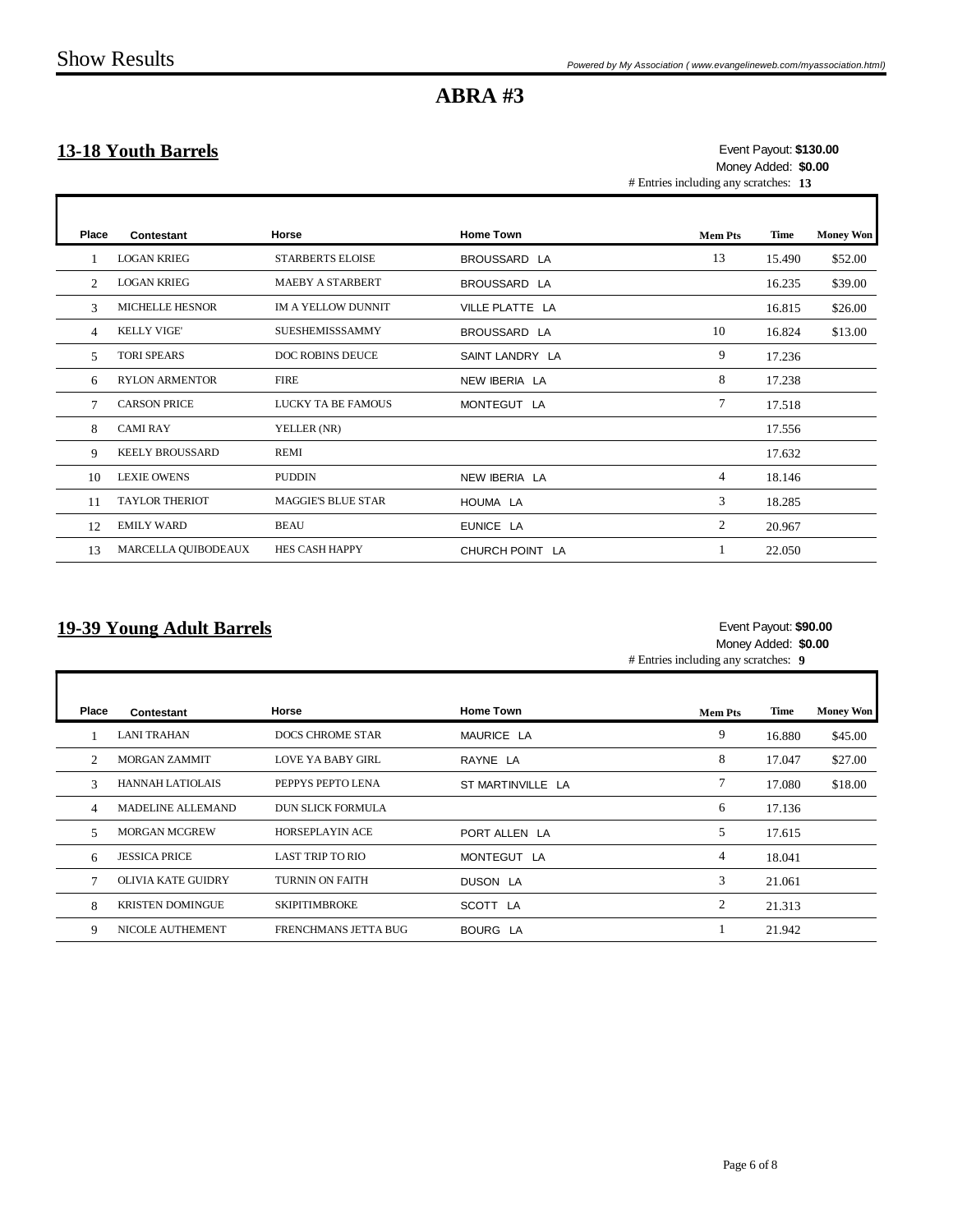### **40 and Over Senior Barrels**

#### # Entries including any scratches: **6 \$60.00** Event Payout: Money Added: **\$0.00**

| Place          | Contestant             | Horse                  | <b>Home Town</b> | <b>Mem Pts</b> | Time   | <b>Money Won</b> |
|----------------|------------------------|------------------------|------------------|----------------|--------|------------------|
|                | <b>SHAWN ARCENEAUX</b> | KING LEE PEPPY EK      | BREAUX BRIDGE LA | 6              | 16.461 | \$36.00          |
| $\mathfrak{D}$ | <b>TAMMY MANUEL</b>    | CATS WESTERN GREYSTO   | CHURCH POINT LA  | 5              | 16.832 | \$24.00          |
| 3              | <b>CINDY DOMINGUE</b>  | <b>COOPER</b>          | SCOTT LA         | 4              | 17.086 |                  |
| 4              | <b>MARIA VAUGHN</b>    | <b>SIR RUNAWAY FUN</b> | RAYNE LA         | 3              | 18.219 |                  |
| -5             | <b>DEANNA THERIOT</b>  | <b>MISSY</b>           | SCOTT LA         | $\mathfrak{D}$ | 23.656 |                  |
| 6              | <b>KATHY DEHART</b>    | <b>JOE GOSSIP</b>      | GIBSON LA        |                | 24.705 |                  |

## **\$2500 Novice Horse Barrels**

Г

Г

#### **\$50.00** Event Payout: Money Added: **\$0.00**

ī

ī

# Entries including any scratches: **5**

| Place      | Contestant               | Horse                        | <b>Home Town</b> | <b>Mem Pts</b> | Time   | <b>Money Won</b> |
|------------|--------------------------|------------------------------|------------------|----------------|--------|------------------|
|            | <b>KENZIE TRAHAN</b>     | <b>GUILTY OF A GOOD TIME</b> | NEW IBERIA LA    |                | 16.713 | \$30.00          |
| $\bigcirc$ | TAMMY MANUEL             | CATS WESTERN GREYSTO         | CHURCH POINT LA  | 4              | 16.832 | \$20.00          |
|            | <b>MADELINE ALLEMAND</b> | DUN SLICK FORMULA            |                  |                | 17.136 |                  |
| 4          | <b>SHAWN ARCENEAUX</b>   | SILK TIES AND CORONA         | BREAUX BRIDGE LA |                | 17.530 |                  |
|            | <b>NICOLE AUTHEMENT</b>  | FRENCHMANS JETTA BUG         | BOURG LA         |                | 21.942 |                  |

### **\$1000 Novice Horse Barrels**

#### **\$90.00** Event Payout: Money Added: **\$0.00**

# Entries including any scratches: **9**

| Place          | Contestant              | Horse                     | <b>Home Town</b>  | <b>Mem Pts</b> | Time   | <b>Money Won</b> |
|----------------|-------------------------|---------------------------|-------------------|----------------|--------|------------------|
|                | <b>RILEY BRUMFIELD</b>  | <b>FIRST CLASS DAWSEN</b> | RACELAND LA       | 9              | 16.422 | \$45.00          |
| $\mathfrak{D}$ | <b>ADDY ARCENEAUX</b>   | AMIGO                     | LAROSE LA         | 8              | 16.520 | \$27.00          |
| $\mathcal{R}$  | <b>HANNAH LATIOLAIS</b> | PEPPYS PEPTO LENA         | ST MARTINVILLE LA |                | 17.080 | \$18.00          |
| 4              | ADRIANNA COFFMAN        | <b>ROXY</b>               | LECOMPTE LA       | 6              | 17.363 |                  |
| 5              | <b>MORGAN MCGREW</b>    | A FABULOUS DIAMOND        | PORT ALLEN LA     | 5              | 18.140 |                  |
| 6              | <b>KRISTEN DOMINGUE</b> | <b>SHAQ WAGON</b>         | SCOTT LA          | 4              | 18.334 |                  |
|                | <b>ELLA ARCENEAUX</b>   | <b>GRUELLO</b>            | LAROSE LA         | 3              | 21.432 |                  |
| 8              | <b>LYLA ARCENEAUX</b>   | <b>FLOWERS</b>            | LAROSE LA         | $\overline{2}$ | 21.617 |                  |
| 9              | NICOLE AUTHEMENT        | FRENCHMANS JETTA BUG      | <b>BOURG LA</b>   |                | 21.942 |                  |